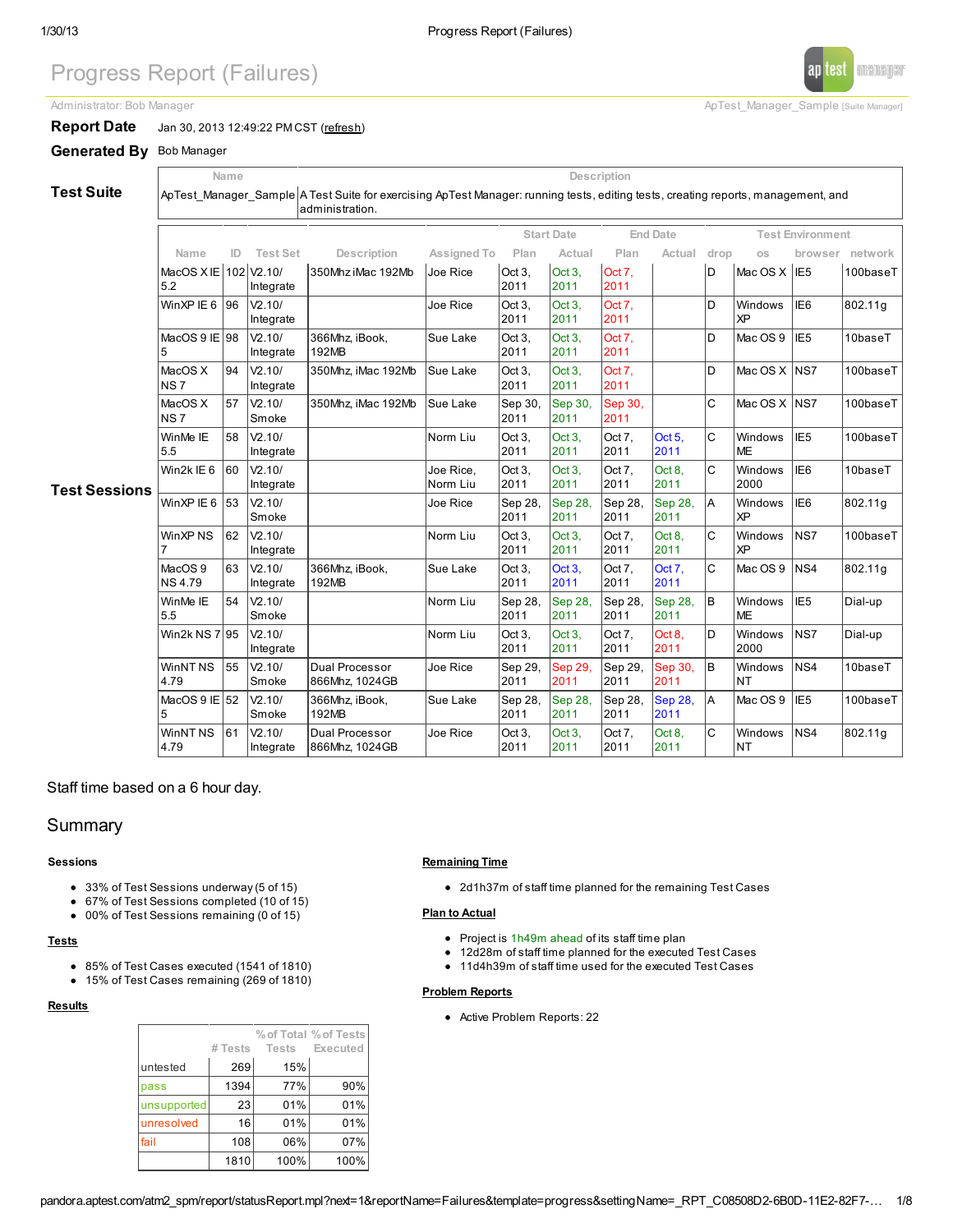

# Test Execution Status

|                                  | <b>Tests</b> |  |                |          |         | <b>Planned Staff Time</b> |             |                         |             | Actual                      |                 |
|----------------------------------|--------------|--|----------------|----------|---------|---------------------------|-------------|-------------------------|-------------|-----------------------------|-----------------|
| <b>Session Total Remaining</b>   |              |  |                | Executed | Total   | Remaining                 |             | Used                    |             | <b>Staff Time</b><br>Used   | Delta           |
| MacOS<br>XIE 5.2<br>$[102]$      |              |  | 159 111 (70%)  | 30%      | 1d1h36m | 5h39m (74%)               |             |                         | 1h57m (26%) | 2h10m                       | 13 <sub>m</sub> |
| WinXP<br>IE 6 [96]               | 159          |  | 85 (53%)       | 47%      | 1d1h36m | 4h17m (56%)               |             |                         | 3h19m (44%) | 2h49m                       | 30 <sub>m</sub> |
| MacOS<br>9 IE 5<br>[98]          | 159          |  | 42 (26%)       | 74%      | 1d1h36m | 2h15m (30%)               |             |                         | 5h21m (70%) | 5h55m                       | 34m             |
| MacOS<br>XNS7<br>[94]            | 159          |  | 25 (16%)       | 84%      | 1d1h36m | 1h11m (16%)               |             |                         | 1d25m (84%) | 5h28m                       | 57 <sub>m</sub> |
| MacOS<br>XNS7<br>[57]            | 44           |  | 6(14%)         | 86%      | 2h1m    |                           | 15m (12%)   |                         | 1h46m (88%) | 1h41m                       | 5 <sub>m</sub>  |
| WinMe<br>IE 5.5<br>[58]          | 159          |  | $0(00\%)$      | 100%     | 1d1h36m |                           |             | 0m (00%) 1d1h36m (100%) |             | 1d2h24m                     | 48m             |
| Win2k<br>IE 6 [60]               | 159          |  | $0(00\%)$      | 100%     | 1d1h36m |                           |             | 0m (00%) 1d1h36m (100%) |             | 1d38m                       | 58m             |
| WinXP<br>IE 6 [53]               | 44           |  | $0(00\%)$      | 100%     | 2h1m    |                           | 0m $(00\%)$ |                         | 2h1m (100%) | 2h7m                        | 6m              |
| WinXP<br>NS <sub>7</sub><br>[62] | 159          |  | $0(00\%)$      | 100%     | 1d1h36m |                           |             | 0m (00%) 1d1h36m (100%) |             | 1d2h11m                     | 35m             |
| MacOS<br>9 NS<br>4.79<br>[63]    | 159          |  | $0(00\%)$      | 100%     | 1d1h36m |                           |             | 0m (00%) 1d1h36m (100%) |             | $1d22m$ 1h14m               |                 |
| WinMe<br>IE 5.5<br>[54]          | 44           |  | $0(00\%)$      | 100%     | 2h1m    |                           | 0m (00%)    |                         | 2h1m (100%) | 2h7m                        | 6m              |
| Win2k<br>NS <sub>7</sub><br>[95] | 159          |  | $0(00\%)$      | 100%     | 1d1h36m |                           |             | 0m (00%) 1d1h36m (100%) |             | 1d1h9m                      | 27 <sub>m</sub> |
| WinNT<br><b>NS4.79</b><br>[55]   | 44           |  | $0(00\%)$      | 100%     | 2h1m    |                           | 0m (00%)    |                         | 2h1m (100%) | 1h59m                       | 2m              |
| <b>MacOS</b><br>9 IE 5<br>[52]   | 44           |  | $0(00\%)$      | 100%     | 2h1m    |                           | 0m (00%)    |                         | 2h1m (100%) | 2h11m                       | 10 <sub>m</sub> |
| WinNT<br><b>NS4.79</b><br>[61]   | 159          |  | $0(00\%)$      | 100%     | 1d1h36m |                           |             | 0m (00%) 1d1h36m (100%) |             | 1d1h28m                     | 8m              |
| Total                            |              |  | 1810 269 (15%) | 85%      |         | 14d2h5m 2d1h37m (16%)     |             |                         |             | 12d28m (84%) 11d4h39m 1h49m |                 |





# Results by Session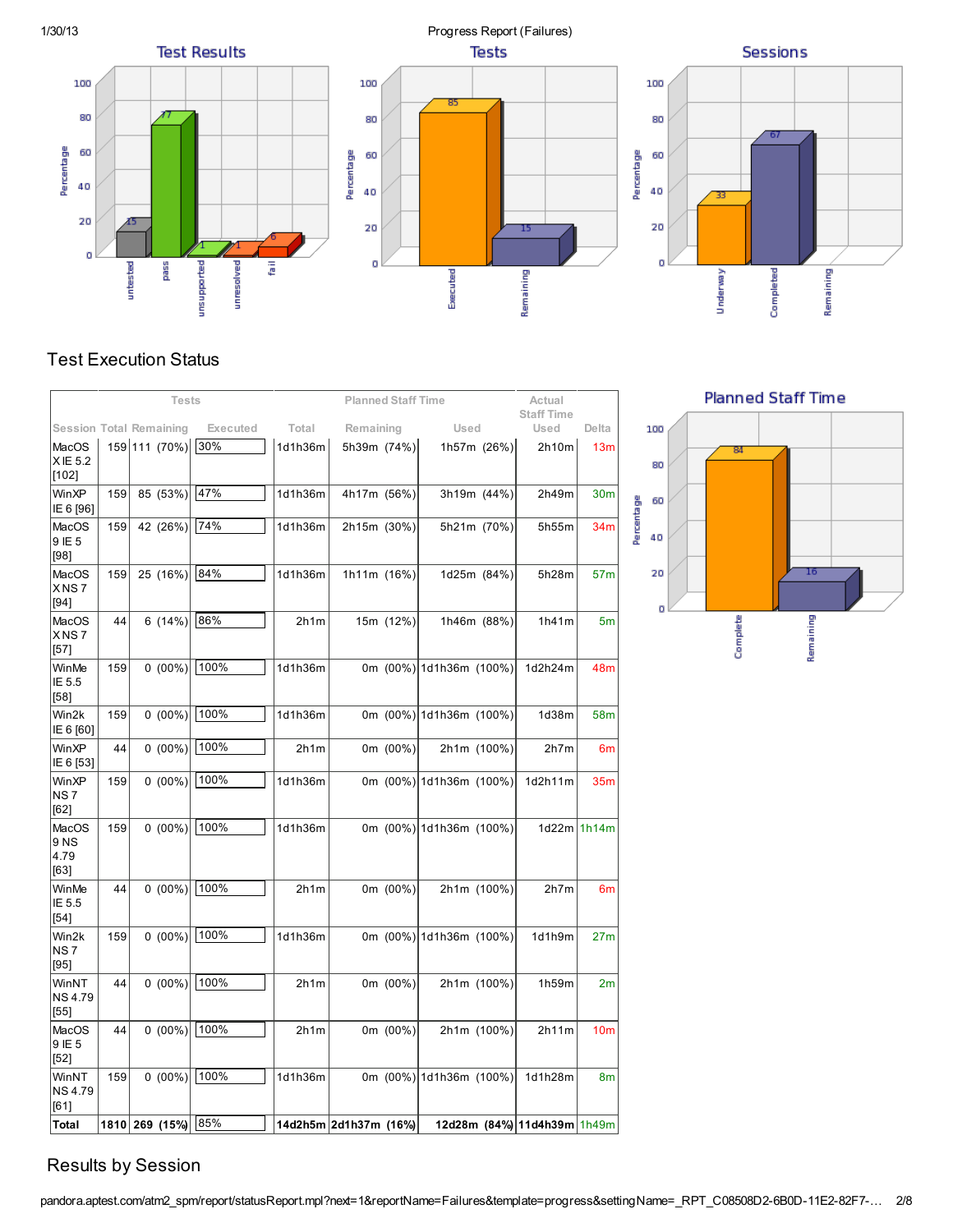## 1/30/13 Progress Report (Failures)

| Session                                     | Set                 | untested    | pass        | unsupported unresolved |            | fail        | Total |
|---------------------------------------------|---------------------|-------------|-------------|------------------------|------------|-------------|-------|
| MacOS X<br>IE 5.2<br>[102]                  | V2.10/<br>Integrate | 111 (70%)   | 46 (29%)    | $0(00\%)$              | 1 $(01\%)$ | 1 $(01\%)$  | 159   |
| WinXP IE<br>6 [96]                          | V2.10/<br>Integrate | 85 $(53%)$  | 69 $(43\%)$ | $0(00\%)$              | 1 $(01\%)$ | 4 $(03\%)$  | 159   |
| MacOS <sub>9</sub><br>IE 5 [98]             | V2.10/<br>Integrate | 42 (26%) ▶  | 109 (69%)   | $0(00\%)$              | 8 $(05\%)$ | $0(00\%)$   | 159   |
| MacOS X<br>NS 7 [94]                        | V2.10/<br>Integrate | 25 $(16\%)$ | 123 $(77%)$ | 1 (01%) ▶              | $0(00\%)$  | 10 $(06\%)$ | 159   |
| MacOS X<br>NS 7 [57]                        | V2.10/<br>Smoke     | 6 $(14\%)$  | 34 $(77%)$  | $0(00\%)$              | $0(00\%)$  | 4 (09%)     | 44    |
| WinMe <sub>IE</sub><br>5.5 [58]             | V2.10/<br>Integrate | $0(00\%)$   | 146 (92%)   | $0(00\%)$              | $0(00\%)$  | 13 $(08\%)$ | 159   |
| Win2k IE 6<br>F601                          | V2.10/<br>Integrate | $0(00\%)$   | 125 $(79%)$ | 21 (13%) ▶             | $0(00\%)$  | 13 $(08\%)$ | 159   |
| WinXP IE<br>6 [53]                          | V2.10/<br>Smoke     | $0(00\%)$   | 39 $(89\%)$ | $0(00\%)$              | 1 $(02\%)$ | 4 $(09\%)$  | 44    |
| WinXP NS<br>7 [62]                          | V2.10/<br>Integrate | $0(00\%)$   | 146 (92%)   | $0(00\%)$              | $0(00\%)$  | 13 $(08\%)$ | 159   |
| MacOS <sub>9</sub><br><b>NS4.79</b><br>F631 | V2.10/<br>Integrate | $0(00\%)$   | 142 (89%)   | 1 $(01\%)$             | 1 $(01\%)$ | 15 (09%)    | 159   |
| WinMe IE<br>5.5 [54]                        | V2.10/<br>Smoke     | $0(00\%)$   | 40 $(91\%)$ | $0(00\%)$              | $0(00\%)$  | 4 $(09\%)$  | 44    |
| Win2k NS<br>7 [95]                          | V2.10/<br>Integrate | $0(00\%)$   | 146 (92%)   | $0(00\%)$              | $0(00\%)$  | 13 $(08\%)$ | 159   |
| WinNT <sub>NS</sub><br>4.79 [55]            | V2.10/<br>Smoke     | $0(00\%)$   | 40 $(91\%)$ | $0(00\%)$              | $0(00\%)$  | 4 $(09\%)$  | 44    |
| MacOS <sub>9</sub><br>IE 5 [52]             | V2.10/<br>Smoke     | $0(00\%)$   | 40 $(91\%)$ | $0(00\%)$              | 4 $(09\%)$ | $0(00\%)$   | 44    |
| WinNT <sub>NS</sub><br>4.79 [61]            | V2.10/<br>Integrate | $0(00\%)$   | 149 (94%)   | $0(00\%)$              | $0(00\%)$  | 10 $(06\%)$ | 159   |
| Total                                       |                     | 269 (15%)   | 1394 (77%)  | 23 (01%)               | 16 (01%)   | 108 (06%)   | 1810  |



# Results by Field

| Priority     |          |                      |                        |                                 |                         |       |  |  |  |
|--------------|----------|----------------------|------------------------|---------------------------------|-------------------------|-------|--|--|--|
| Value        | untested | pass                 | unsupported unresolved |                                 | fail                    | Total |  |  |  |
| High         |          | 196 (15%) 963 (75%)  |                        | 19 (01%) 14 (01%) 93 (07%) 1285 |                         |       |  |  |  |
| Low          | 15(12%)  | 110 (88%)            | $0(00\%)$              | $0(00\%)$                       | $0(00\%)$               | 125   |  |  |  |
| Medium       |          | 58 (14%) 321 (80%)   | $4(01\%)$              | $2(01\%)$                       | 15 (04%)                | 400   |  |  |  |
| <b>Total</b> |          | 269 (15%) 1394 (77%) | 23 (01%)               |                                 | 16 (01%) 108 (06%) 1810 |       |  |  |  |



## Test Case Details

Sessions where Test Cases have a result of one of the following : untested, pass, unsupported, blocked, unresolved, fail, incomplete

## Test Cases sorted by Test ID.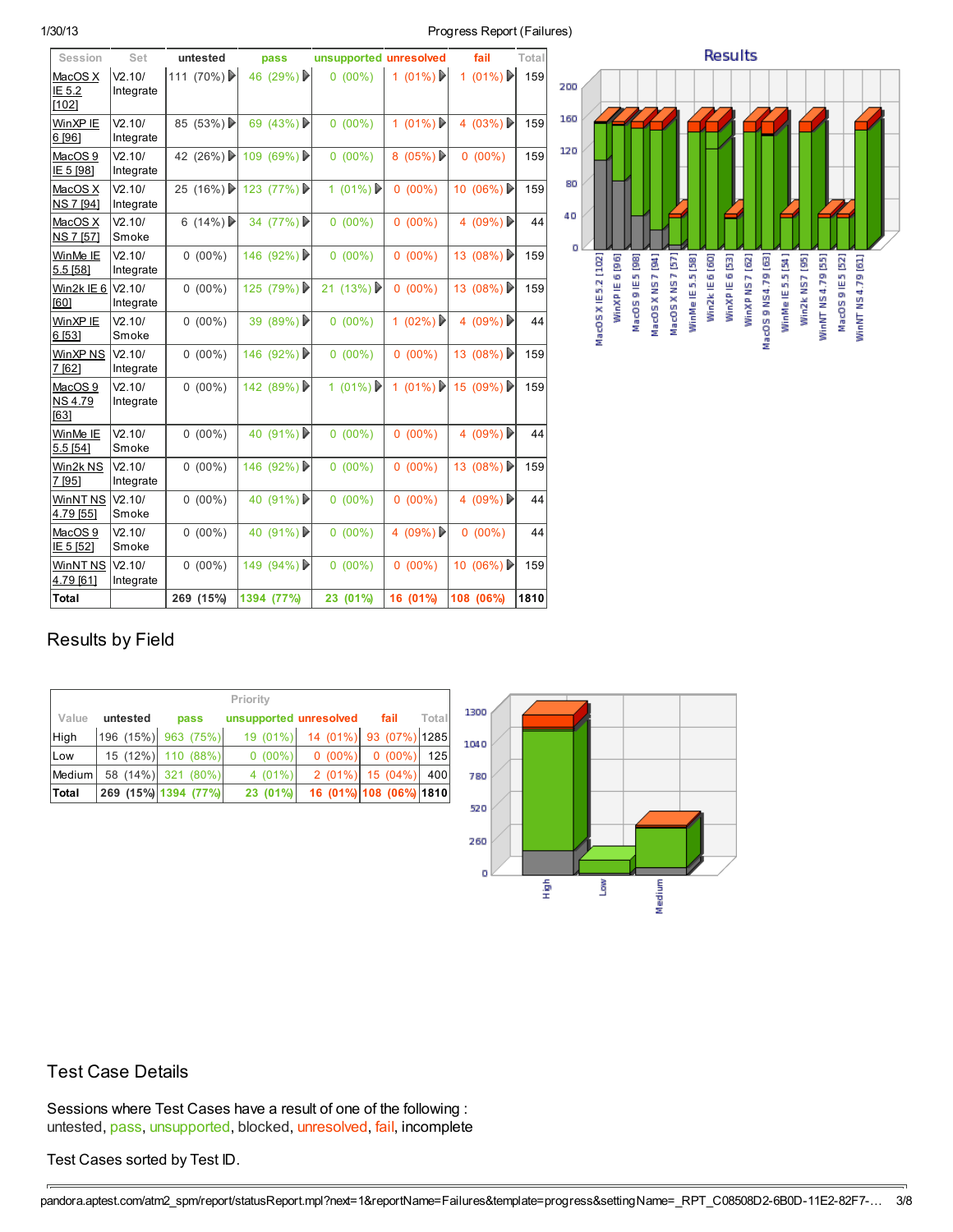1/30/13 Progress Report (Failures)

|                                  |             |                                     | 10.91                                                                                    |              |                                             |                |                                        |                |
|----------------------------------|-------------|-------------------------------------|------------------------------------------------------------------------------------------|--------------|---------------------------------------------|----------------|----------------------------------------|----------------|
|                                  |             | ATM Administration/bug tracking URI | ID                                                                                       |              |                                             |                |                                        |                |
|                                  |             |                                     |                                                                                          |              |                                             |                | <b>Staff Time</b>                      |                |
| Result                           | #           | <b>Set Name</b>                     | <b>Latest Execution Note</b>                                                             | Run By       | <b>Last Execution Time</b>                  |                | Plan Actual Delta                      |                |
| unresolved <u>  00096</u> V2.10/ |             | Integrate                           | No bug tracking system configured                                                        | Joe<br>Rice  | Sep 30, 2011 12:54:40 PM<br><b>CDT</b>      | 2m             | 2m                                     |                |
|                                  |             |                                     | ID                                                                                       |              |                                             |                |                                        |                |
|                                  |             |                                     | ATM Administration/ Change existing accounts/ edit user address                          |              |                                             |                |                                        |                |
| Result                           | #           | <b>Set Name</b>                     | <b>Latest Execution Note</b>                                                             | Run By       | <b>Last Execution Time</b>                  |                | <b>Staff Time</b><br>Plan Actual Delta |                |
| fail $\triangleright$            |             | 00094 V2.10/<br>Integrate           | The new email address was not retained.                                                  | Joe<br>Rice  | Sep 30, 2011 12:54:40 PM<br><b>CDT</b>      | 5m             | 2m                                     | 3m             |
| fail D                           | 0058        | V2.10/<br>Integrate                 | The new email address was not retained.                                                  | Norm<br>Liu  | Oct 5, 2011 12:54:40 PM<br><b>CDT</b>       | 5m             | 10 <sub>m</sub>                        | 5 <sub>m</sub> |
| fail $\triangleright$            | 0060        | V2.10/<br>Integrate                 | The new email address was not retained.                                                  | Joe<br>Rice  | Oct 4, 2011 12:54:40 PM<br><b>CDT</b>       | 5m             | 10 <sub>m</sub>                        | 5 <sub>m</sub> |
| fail D                           | 0062        | V2.10/<br>Integrate                 | The new email address was not retained.                                                  | Sue<br>Lake  | Sep 29, 2011 12:54:40 PM<br><b>CDT</b>      | 5 <sub>m</sub> | 10 <sub>m</sub>                        | 5 <sub>m</sub> |
| fail $\triangleright$            | 0063        | V2.10/<br>Integrate                 | The new email address was not retained.                                                  | Joe<br>Rice  | Oct 6, 2011 12:54:40 PM<br><b>CDT</b>       | 5m             | 10 <sub>m</sub>                        | 5 <sub>m</sub> |
| fail $\triangleright$            |             | 00095 V2.10/<br>Integrate           | The new email address was not retained.                                                  | Norm<br>Liu  | Oct 3, 2011 12:54:40 PM<br><b>CDT</b>       | 5 <sub>m</sub> | 10 <sub>m</sub>                        | 5 <sub>m</sub> |
| fail $\triangleright$            | 0061        | V2.10/<br>Integrate                 | The new email address was not retained.                                                  | Joe<br>Rice  | Sep 28, 2011 12:54:40 PM<br><b>CDT</b>      | 5m             | 10 <sub>m</sub>                        | 5 <sub>m</sub> |
|                                  |             |                                     | ID                                                                                       |              |                                             |                |                                        |                |
|                                  |             |                                     | ATM Administration/Change existing accounts/edit user phone cancel                       |              |                                             |                |                                        |                |
| Result                           | #           | <b>Set Name</b>                     | <b>Latest Execution Note</b>                                                             | Run By       | <b>Last Execution Time</b>                  |                | <b>Staff Time</b><br>Plan Actual Delta |                |
| unresolved 20053                 |             | V2.10/<br>Smoke                     | Could not specify phone number.                                                          | Joe<br>Rice  | Sep 30, 2011 12:54:40 PM 2m<br><b>CDT</b>   |                | 2m                                     |                |
|                                  |             |                                     | ID                                                                                       |              |                                             |                |                                        |                |
|                                  |             |                                     | ATM Administration/Change existing accounts/make changes to existing account delete      |              |                                             |                |                                        |                |
| Result                           | #           | <b>Set Name</b>                     | <b>Latest Execution Note</b>                                                             | Run By       | <b>Last Execution Time</b>                  |                | <b>Staff Time</b><br>Plan Actual Delta |                |
| unresolved 200098 V2.10/         |             |                                     | Received error message that account could not be deleted. Account was                    | Sue          | Oct 5, 2011 12:54:40 PM                     | 5m             | 10m                                    | 5m             |
| fail ▶                           | 00094       | Integrate<br>V <sub>2.10</sub> /    | deleted anyway<br>Received error message that account could not be deleted. Account was  | Lake<br>Norm | <b>CDT</b><br>Sep 30, 2011 12:54:40 PM      | 5m             | 10 <sub>m</sub>                        | 5 <sub>m</sub> |
| fail $\triangleright$            | 0057        | Integrate<br>V2.10/                 | deleted anyway<br>Received error message that account could not be deleted. Account was  | Liu<br>Norm  | <b>CDT</b><br>Sep 30, 2011 12:54:40 PM   5m |                | 10 <sub>m</sub>                        | 5m             |
| fail $\triangleright$            | 0058        | Smoke<br>V2.10/                     | deleted anyway<br>Received error message that account could not be deleted. Account was  | Liu<br>Norm  | <b>CDT</b><br>Oct 5, 2011 12:54:40 PM       | 5m             | 10 <sub>m</sub>                        | 5m             |
| fail $\triangleright$            | 0060        | Integrate<br>V2.10/                 | deleted anyway<br>Received error message that account could not be deleted. Account was  | Liu<br>Joe   | CDT<br>Oct 4, 2011 12:54:40 PM              | 5m             | 10 <sub>m</sub>                        | 5 <sub>m</sub> |
|                                  |             | Integrate                           | deleted anway                                                                            | Rice         | CDT                                         |                |                                        |                |
| fail $\triangleright$            | 0053        | V2.10/<br>Smoke                     | Received error message that account could not be deleted. Account was<br>deleted anyway  | Joe<br>Rice  | Sep 30, 2011 12:54:40 PM<br>CDT             | 5 <sub>m</sub> | 10 <sub>m</sub>                        | 5 <sub>m</sub> |
| fail $\triangleright$            | 0062        | V2.10/<br>Integrate                 | Received error message that account could not be deleted. Account was<br>deleted anyway. | Sue<br>Lake  | Sep 29, 2011 12:54:40 PM<br>CDT             | 5m             | 2m                                     | 3 <sub>m</sub> |
| fail $\triangleright$            | 0063        | V2.10/<br>Integrate                 | Received error message that account could not be deleted. Account was<br>deleted anyway  | Joe<br>Rice  | Oct 6, 2011 12:54:40 PM<br><b>CDT</b>       | 5m             | 10 <sub>m</sub>                        | 5 <sub>m</sub> |
| fail $\triangleright$            | 0054        | V2.10/<br>Smoke                     | Received error message that account could not be deleted. Account was<br>deleted anyway  | Norm<br>Liu  | Oct 5, 2011 12:54:40 PM<br><b>CDT</b>       | 5m             | 10 <sub>m</sub>                        | 5 <sub>m</sub> |
| fail $\triangleright$            |             | 00095 V2.10/<br>Integrate           | Received error message that account could not be deleted. Account was<br>deleted anyway  | Joe<br>Rice  | Oct 3, 2011 12:54:40 PM<br><b>CDT</b>       | 5m             | 10 <sub>m</sub>                        | 5 <sub>m</sub> |
| fail $\triangleright$            | 0055        | V2.10/<br>Smoke                     | Received error message that account could not be deleted. Account was<br>deleted anyway  | Joe<br>Rice  | Sep 28, 2011 12:54:40 PM<br>CDT             | 5m             | 10 <sub>m</sub>                        | 5m             |
| unresolved 20052                 |             | V2.10/<br>Smoke                     | Received error message that account could not be deleted. Account was<br>deleted anyway  | Sue<br>Lake  | Oct 5, 2011 12:54:40 PM<br>CDT              | 5m             | 10 <sub>m</sub>                        | 5 <sub>m</sub> |
| fail $\triangleright$            | 0061        | V2.10/<br>Integrate                 | Received error message that account could not be deleted. Account was<br>deleted anyway  | Joe<br>Rice  | Sep 28, 2011 12:54:40 PM<br>CDT             | 5m             | 10 <sub>m</sub>                        | 5 <sub>m</sub> |
|                                  |             |                                     | ID                                                                                       |              |                                             |                |                                        |                |
| <b>Edit Tests/edit test case</b> |             |                                     |                                                                                          |              |                                             |                | <b>Staff Time</b>                      |                |
| Result                           | #           | <b>Set Name</b>                     | <b>Latest Execution Note</b>                                                             | Run By       | <b>Last Execution Time</b>                  |                | Plan Actual Delta                      |                |
| fail $\triangleright$            | 0063 V2.10/ |                                     |                                                                                          | Joe          | Oct 6, 2011 12:54:40 PM                     | 2m             | 2m                                     |                |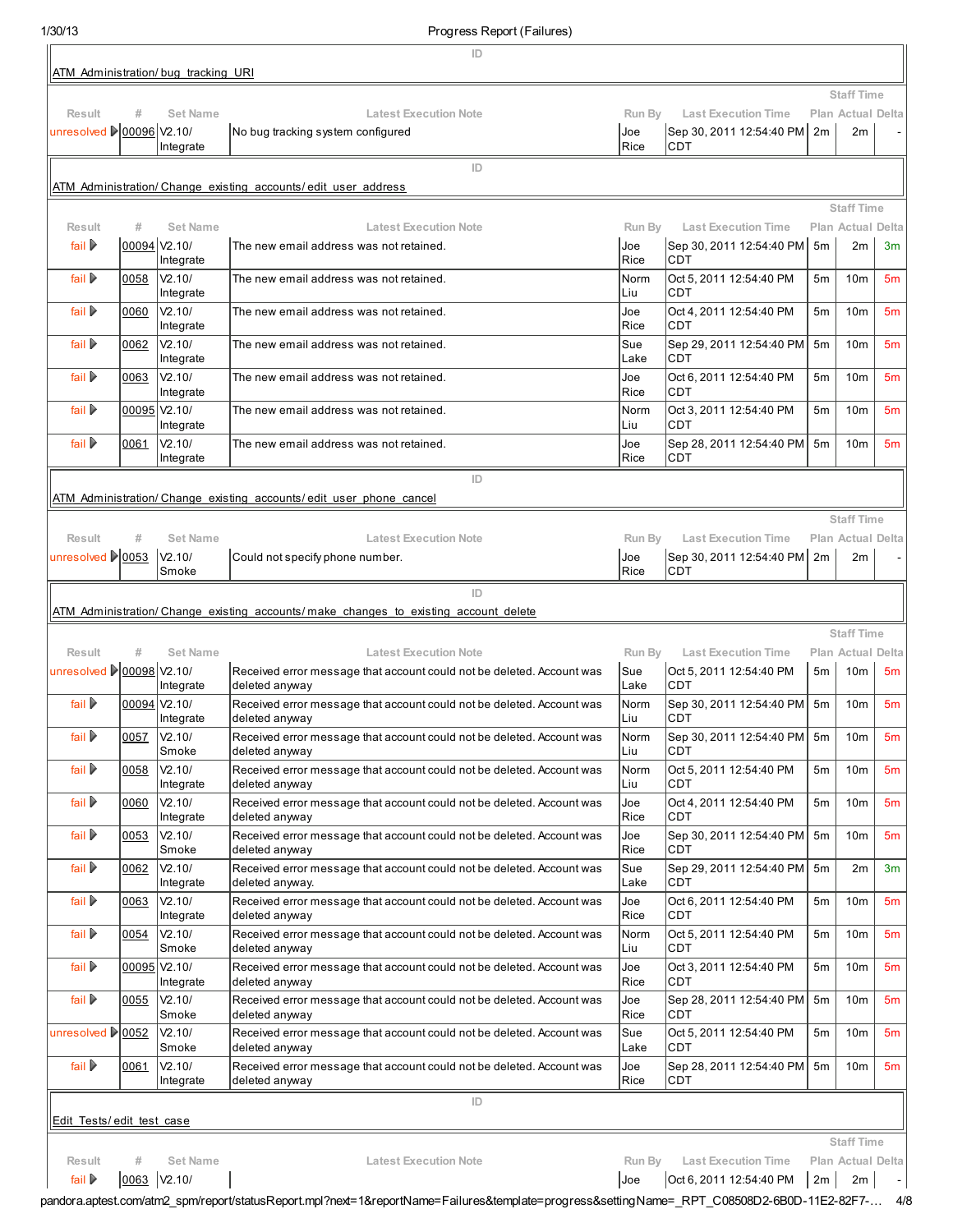|                                                |              | Integrate                            |                                                                                            | Rice               | <b>CDT</b>                                                        |          |                                               |                |
|------------------------------------------------|--------------|--------------------------------------|--------------------------------------------------------------------------------------------|--------------------|-------------------------------------------------------------------|----------|-----------------------------------------------|----------------|
|                                                |              |                                      | ID                                                                                         |                    |                                                                   |          |                                               |                |
| Edit Tests/sync suite db                       |              |                                      |                                                                                            |                    |                                                                   |          |                                               |                |
| Result                                         |              | Set Name                             | <b>Latest Execution Note</b>                                                               | Run By             | <b>Last Execution Time</b>                                        |          | <b>Staff Time</b><br>Plan Actual Delta        |                |
| unresolved <u>200098</u> V2.10/                |              | Integrate                            | Tests not recognized, database empty after running synchdb                                 | Sue<br>Lake        | Oct 4.2011 12:54:40 PM<br><b>CDT</b>                              | 2m       | 5 <sub>m</sub>                                | 3 <sub>m</sub> |
| fail D                                         | 0058         | V2.10/<br>Integrate                  | Tests not recognized, database empty after running synchdb                                 | Norm<br>Liu        | Oct 5, 2011 12:54:40 PM<br><b>CDT</b>                             | 2m       | 5m                                            | 3 <sub>m</sub> |
| fail ▶                                         | 0060         | V2.10/<br>Integrate                  | Tests not recognized, database empty after running synchdb                                 | Norm<br>Liu        | Oct 4, 2011 12:54:40 PM<br><b>CDT</b>                             | 2m       | 2m                                            |                |
| fail D                                         | 0062         | V2.10/<br>Integrate                  | Tests not recognized, database empty after running synchdb.                                | Sue<br>Lake        | Sep 29, 2011 12:54:40 PM<br>ICDT                                  | 2m       | 5m                                            | 3m             |
| fail $\triangleright$                          | 0063         | V2.10/<br>Integrate                  | Tests not recognized, database empty after running synchdb.                                | Joe<br>Rice        | Oct 6, 2011 12:54:40 PM<br><b>CDT</b>                             | 2m       | 2m                                            |                |
| fail $\triangleright$                          |              | 00095 V2.10/<br>Integrate            | Tests not recognized, database empty after running synchdb                                 | Norm<br>Liu        | Oct 3, 2011 12:54:40 PM<br><b>CDT</b>                             | 2m       | 2m                                            |                |
| fail D                                         | 0061         | V2.10/<br>Integrate                  | Tests not recognized, database empty after running synchdb                                 | Joe<br>Rice        | Sep 29, 2011 12:54:40 PM<br><b>CDT</b>                            | 2m       | 5m                                            | 3m             |
| Manage Suite/copy test suite                   |              |                                      | ID                                                                                         |                    |                                                                   |          |                                               |                |
|                                                |              |                                      |                                                                                            |                    |                                                                   |          | <b>Staff Time</b>                             |                |
| Result<br>unresolved 20063                     | #            | <b>Set Name</b><br>V2.10/            | <b>Latest Execution Note</b><br>Could not create a new test suite for use in copying test. | Run By<br>Joe      | <b>Last Execution Time</b><br>Oct 6, 2011 12:54:40 PM             | 2m       | <b>Plan Actual Delta</b><br>2m                |                |
|                                                |              | Integrate                            |                                                                                            | Rice               | ICDT                                                              |          |                                               |                |
|                                                |              |                                      | ID                                                                                         |                    |                                                                   |          |                                               |                |
| Manage Suite/delete test suite                 |              |                                      |                                                                                            |                    |                                                                   |          |                                               |                |
| Result                                         | #            | <b>Set Name</b>                      | <b>Latest Execution Note</b>                                                               | Run By             | <b>Last Execution Time</b>                                        |          | <b>Staff Time</b><br><b>Plan Actual Delta</b> |                |
| fail $\triangleright$                          |              | 00102 V2.10/<br>Integrate            | Error reported: did not have permission to delete test suite files.                        | Sue<br>Lake        | Oct 6, 2011 12:54:40 PM<br>ICDT                                   | 2m       | 2m                                            |                |
| fail D∙                                        |              | 00096 V2.10/<br>Integrate            | Error reported: did not have permission to delete test suite files.                        | Joe<br>Rice        | Sep 30, 2011 12:54:40 PM<br><b>CDT</b>                            | 2m       | 2m                                            |                |
| unresolved   00098 \V2.10/                     |              | Integrate                            | Error reported: did not have permission to delete test suite files.                        | Sue<br>Lake        | Oct 5, 2011 12:54:40 PM<br><b>CDT</b>                             | 2m       | 2m                                            |                |
| fail ▶                                         |              | 00094 V2.10/<br>Integrate            | Error reported: did not have permission to delete test suite files.                        | Joe<br>Rice        | Sep 30, 2011 12:54:40 PM<br><b>CDT</b>                            | 2m       | 2m                                            |                |
| fail D                                         | 0057         | V2.10/<br>Smoke                      | Error reported: did not have permission to delete test suite files.                        | Joe<br>Rice        | Sep 30, 2011 12:54:40 PM<br><b>CDT</b>                            | 2m       | 2m                                            |                |
| fail D                                         | 0058         | V2.10/<br>Integrate                  | Error reported: did not have permission to delete test suite files.                        | Norm<br> Liu       | Oct 5, 2011 12:54:40 PM<br><b>CDT</b>                             | 2m       | 2m                                            |                |
| fail $\triangleright$                          | 0060         | V2.10/<br>Integrate                  | Error reported: did not have permission to delete test suite files.                        | Joe<br>Rice        | Oct 4, 2011 12:54:40 PM<br><b>CDT</b>                             | 2m       | 2m                                            |                |
| fail $\triangleright$<br>fail $\triangleright$ | 0053         | V2.10/<br>Smoke<br>V2.10/            | Error reported: did not have permission to delete test suite files.                        | Joe<br>Rice        | Sep 30, 2011 12:54:40 PM<br><b>CDT</b>                            | 2m       | 2m                                            |                |
| fail $\triangleright$                          | 0062<br>0063 | Integrate<br>V2.10/                  | Error reported: did not have permission to delete test suite files.                        | Sue<br>Lake<br>Joe | Sep 29, 2011 12:54:40 PM<br><b>CDT</b><br>Oct 6, 2011 12:54:40 PM | 2m<br>2m | 2m<br>2m                                      |                |
| fail $\triangleright$                          | 0054         | Integrate<br>V2.10/                  | Error reported: did not have permission to delete test suite files.                        | Rice<br>Norm       | CDT<br>Oct 5, 2011 12:54:40 PM                                    | 2m       | 2m                                            |                |
| fail $\triangleright$                          | 00095        | Smoke<br>V2.10/                      | Error reported: did not have permission to delete test suite files.                        | Liu<br>Norm        | <b>CDT</b><br>Oct 3, 2011 12:54:40 PM                             | 2m       | 2m                                            |                |
| fail $\triangleright$                          | 0055         | Integrate<br>V2.10/                  | Error reported: did not have permission to delete test suite files.                        | Liu<br>Joe         | <b>CDT</b><br>Sep 29, 2011 12:54:40 PM                            | 2m       | 2m                                            |                |
| unresolved 20052                               |              | Smoke<br>V2.10/                      | Error reported: did not have permission to delete test suite files.                        | Rice<br>Sue        | <b>CDT</b><br>Oct 5, 2011 12:54:40 PM                             | 2m       | 2m                                            |                |
| fail $\triangleright$                          | 0061         | Smoke<br>V2.10/                      | Error reported: did not have permission to delete test suite files.                        | Lake<br>Joe        | CDT<br>Sep 29, 2011 12:54:40 PM                                   | 2m       | 2m                                            |                |
|                                                |              | Integrate                            | ID                                                                                         | Rice               | CDT                                                               |          |                                               |                |
|                                                |              | Manage Suite/test suite schema reset |                                                                                            |                    |                                                                   |          |                                               |                |
|                                                |              |                                      |                                                                                            |                    |                                                                   |          | <b>Staff Time</b>                             |                |
| Result<br>fail $\triangleright$                | #            | <b>Set Name</b><br>00094 V2.10/      | <b>Latest Execution Note</b><br>Schema values remained as modified by user.                | Run By<br>Norm     | <b>Last Execution Time</b><br>Sep 30, 2011 12:54:40 PM            | 2m       | Plan Actual Delta<br>2m                       |                |
|                                                |              | Integrate                            |                                                                                            | Liu                | <b>CDT</b>                                                        |          |                                               |                |

pandora.aptest.com/atm2\_spm/report/statusReport.mpl?next=1&reportName=Failures&template=progress&settingName=\_RPT\_C08508D2-6B0D-11E2-82F7-… 5/8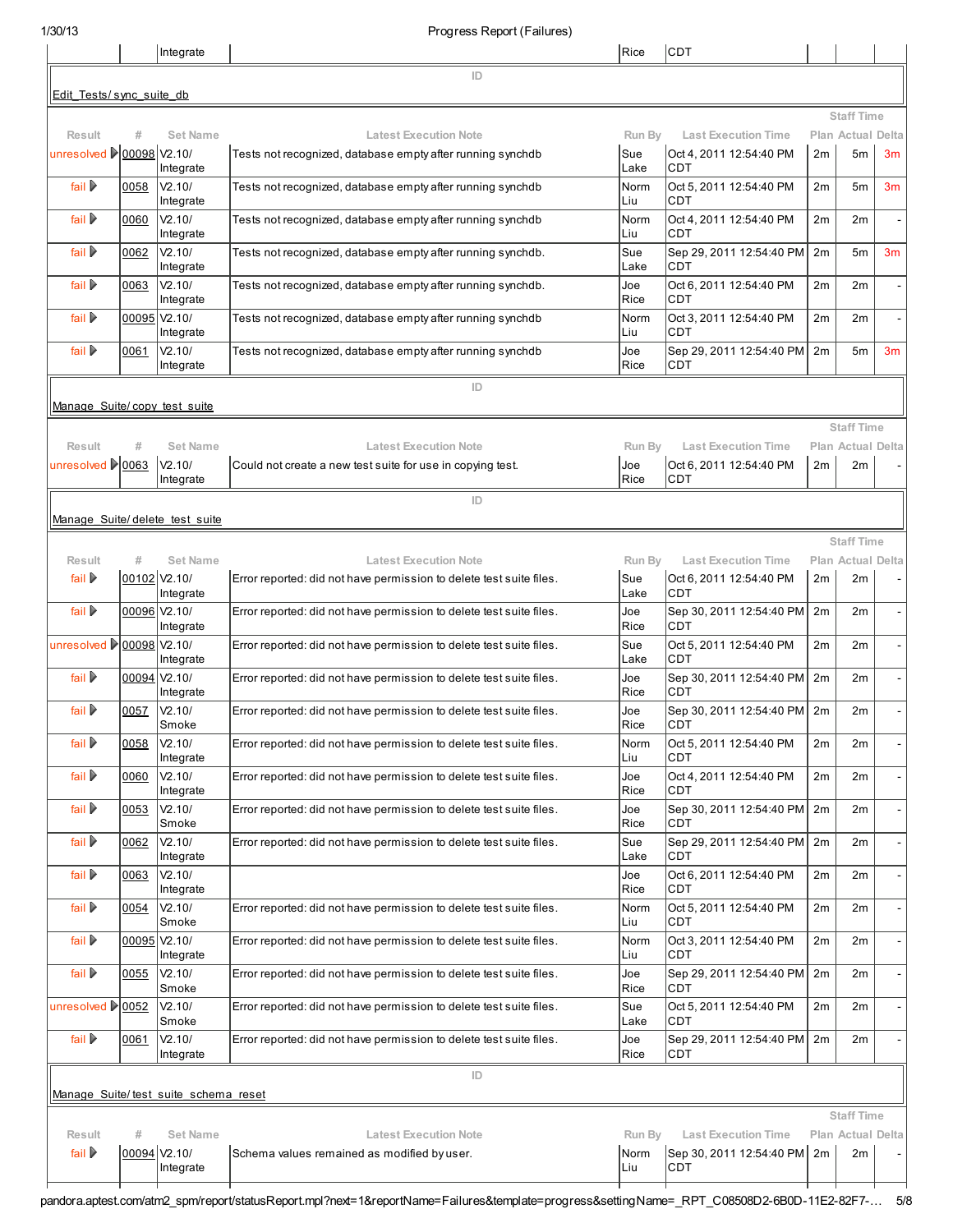## 1/30/13 Progress Report (Failures)

| fail ▶                                 | 0057         | V <sub>2.10</sub> /<br>Smoke              | Schema values remained as modified by user. | Norm<br>Liu  | Sep 30, 2011 12:54:40 PM<br><b>CDT</b> | 2m | 2m                |                |
|----------------------------------------|--------------|-------------------------------------------|---------------------------------------------|--------------|----------------------------------------|----|-------------------|----------------|
| fail $\triangleright$                  | 0058         | V2.10/<br>Integrate                       | Schema values remained as modified by user. | Norm<br>Liu  | Oct 5, 2011 12:54:40 PM<br><b>CDT</b>  | 2m | 2m                |                |
| fail $\triangleright$                  | 0060         | V <sub>2.10</sub> /<br>Integrate          | Schema values remained as modified by user. | Joe<br>Rice  | Oct 4.2011 12:54:40 PM<br><b>CDT</b>   | 2m | 2m                |                |
| fail $\triangleright$                  | 0053         | V2.10/<br>Smoke                           | Schema values remained as modified by user. | Joe<br>Rice  | Sep 30, 2011 12:54:40 PM<br><b>CDT</b> | 2m | 2m                |                |
| fail $\triangleright$                  | 0062         | V2.10/<br>Integrate                       | Schema values remained as modified by user. | Sue<br>Lake  | Sep 28, 2011 11:54:40 AM<br><b>CDT</b> | 2m | 2m                |                |
| fail $\triangleright$                  | 0063         | V2.10/<br>Integrate                       | Schema values remained as modified by user. | Joe<br>Rice  | Oct 6, 2011 12:54:40 PM<br><b>CDT</b>  | 2m | 2m                |                |
| fail $\triangleright$                  | 0054         | V2.10/<br>Smoke                           | Schema values remained as modified by user. | Norm<br>Liu  | Oct 5, 2011 12:54:40 PM<br><b>CDT</b>  | 2m | 2m                |                |
| fail $\triangleright$                  | 00095 V2.10/ | Integrate                                 | Schema values remained as modified by user. | Joe<br>Rice  | Oct 3, 2011 12:54:40 PM<br><b>CDT</b>  | 2m | 2m                |                |
| fail $\triangleright$                  | 0055         | V2.10/<br>Smoke                           | Schema values remained as modified by user. | Joe<br>Rice  | Sep 28, 2011 12:54:40 PM<br><b>CDT</b> | 2m | 2m                |                |
| unresolved $\blacktriangleright$ 10052 |              | V2.10/<br>Smoke                           | Schema values remained as modified by user. | Sue<br>Lake  | Oct 5, 2011 12:54:40 PM<br><b>CDT</b>  | 2m | 2m                |                |
| fail $\triangleright$                  | 0061         | V2.10/<br>Integrate                       | Schema values remained as modified by user. | Joe<br>Rice  | Sep 28, 2011 12:54:40 PM<br>CDT        | 2m | 2m                |                |
|                                        |              | reports/customize progress show untested  | ID                                          |              |                                        |    |                   |                |
|                                        |              |                                           |                                             |              |                                        |    | <b>Staff Time</b> |                |
| <b>Result</b>                          | #            | <b>Set Name</b>                           | <b>Latest Execution Note</b>                | Run By       | <b>Last Execution Time</b>             |    | Plan Actual Delta |                |
| fail $\triangleright$                  | 00096 V2.10/ | Integrate                                 | Untested results are not shown.             | Joe<br>Rice  | Sep 30, 2011 12:54:40 PM<br><b>CDT</b> | 2m | 5m                | 3m             |
|                                        | 00098 V2.10/ | Integrate                                 | Untested results are not shown.             | Sue<br>Lake  | Oct 5, 2011 12:54:40 PM<br><b>CDT</b>  | 2m | 5 <sub>m</sub>    | 3m             |
| fail $\triangleright$                  | 00094 V2.10/ | Integrate                                 | Untested results are not shown.             | Norm<br>Liu  | Sep 30, 2011 12:54:40 PM<br><b>CDT</b> | 2m | 5 <sub>m</sub>    | 3 <sub>m</sub> |
| fail $\triangleright$                  | 0058         | V <sub>2.10</sub> /<br>Integrate          | Untested results are not shown.             | Norm<br>Liu  | Oct 5, 2011 12:54:40 PM<br><b>CDT</b>  | 2m | 5 <sub>m</sub>    | 3m             |
| fail $\triangleright$                  | 0060         | V2.10/<br>Integrate                       | Untested results are not shown.             | Joe<br>Rice  | Oct 4, 2011 12:54:40 PM<br><b>CDT</b>  | 2m | 2m                |                |
| fail $\triangleright$                  | 0062         | V2.10/<br>Integrate                       | Untested results are not shown.             | Sue<br>Lake  | Sep 28, 2011 11:54:40 AM<br><b>CDT</b> | 2m | 5 <sub>m</sub>    | 3 <sub>m</sub> |
| fail $\triangleright$                  | 0063         | V2.10/<br>Integrate                       | Untested results are not shown.             | Joe<br>Rice  | Oct 6. 2011 12:54:40 PM<br><b>CDT</b>  | 2m | 2m                |                |
| fail $\triangleright$                  | 00095 V2.10/ | Integrate                                 | Untested results are not shown.             | Joe<br>Rice  | Oct 3, 2011 12:54:40 PM<br>CDT         | 2m | 5m                | 3m             |
| fail $\triangleright$                  | 0061         | V2.10/<br>Integrate                       | Untested results are not shown.             | Joe<br>Rice  | Sep 28, 2011 12:54:40 PM<br><b>CDT</b> | 2m | 5 <sub>m</sub>    | 3m             |
|                                        |              |                                           | ID                                          |              |                                        |    |                   |                |
|                                        |              | reports/customize regression sort 2 order |                                             |              |                                        |    | <b>Staff Time</b> |                |
| <b>Result</b>                          | #            | <b>Set Name</b>                           | <b>Latest Execution Note</b>                | Run By       | <b>Last Execution Time</b>             |    | Plan Actual Delta |                |
| fail $\triangleright$                  | 00096 V2.10/ | Integrate                                 | Secondary sort criteria not applied.        | Joe<br>Rice  | Sep 30, 2011 12:54:40 PM<br><b>CDT</b> | 2m | 5 <sub>m</sub>    | 3m             |
| unresolved ▶ 00098 V2.10/              |              | Integrate                                 | Secondary sort criteria not applied.        | Sue<br>Lake  | Oct 5, 2011 12:54:40 PM<br><b>CDT</b>  | 2m | 5 <sub>m</sub>    | 3 <sub>m</sub> |
| fail $\triangleright$                  |              | 00094 V2.10/<br>Integrate                 | Secondary sort criteria not applied.        | Norm<br>Liu  | Sep 30, 2011 12:54:40 PM<br><b>CDT</b> | 2m | 5 <sub>m</sub>    | 3 <sub>m</sub> |
| fail $\triangleright$                  | 0058         | V2.10/<br>Integrate                       | Secondary sort criteria not applied.        | Norm<br>Liu  | Oct 5, 2011 12:54:40 PM<br><b>CDT</b>  | 2m | 5 <sub>m</sub>    | 3m             |
| fail $\triangleright$                  | 0060         | V2.10/<br>Integrate                       | Secondary sort criteria not applied.        | Joe<br>Rice  | Oct 4, 2011 12:54:40 PM<br>CDT         | 2m | 2m                |                |
| fail $\triangleright$                  | 0062         | V2.10/<br>Integrate                       | Secondary sort criteria not applied.        | Sue<br>Lake  | Sep 28, 2011 11:54:40 AM<br>CDT        | 2m | 5 <sub>m</sub>    | 3m             |
| fail $\triangleright$                  | 0063         | V2.10/<br>Integrate                       | Secondary sort criteria not applied.        | Joe<br>Rice  | Oct 6, 2011 12:54:40 PM<br><b>CDT</b>  | 2m | 2m                |                |
| fail $\triangleright$                  | 00095 V2.10/ | Integrate                                 | Secondary sort criteria not applied.        | Joe<br>Rice  | Oct 3, 2011 12:54:40 PM<br>CDT         | 2m | 5 <sub>m</sub>    | 3 <sub>m</sub> |
| fail $\triangleright$                  | 0061         | V2.10/<br>Integrate                       | Secondary sort criteria not applied.        | Joe<br> Rice | Sep 28, 2011 12:54:40 PM<br>CDT        | 2m | 5m                | 3 <sub>m</sub> |
|                                        |              |                                           | ID                                          |              |                                        |    |                   |                |

I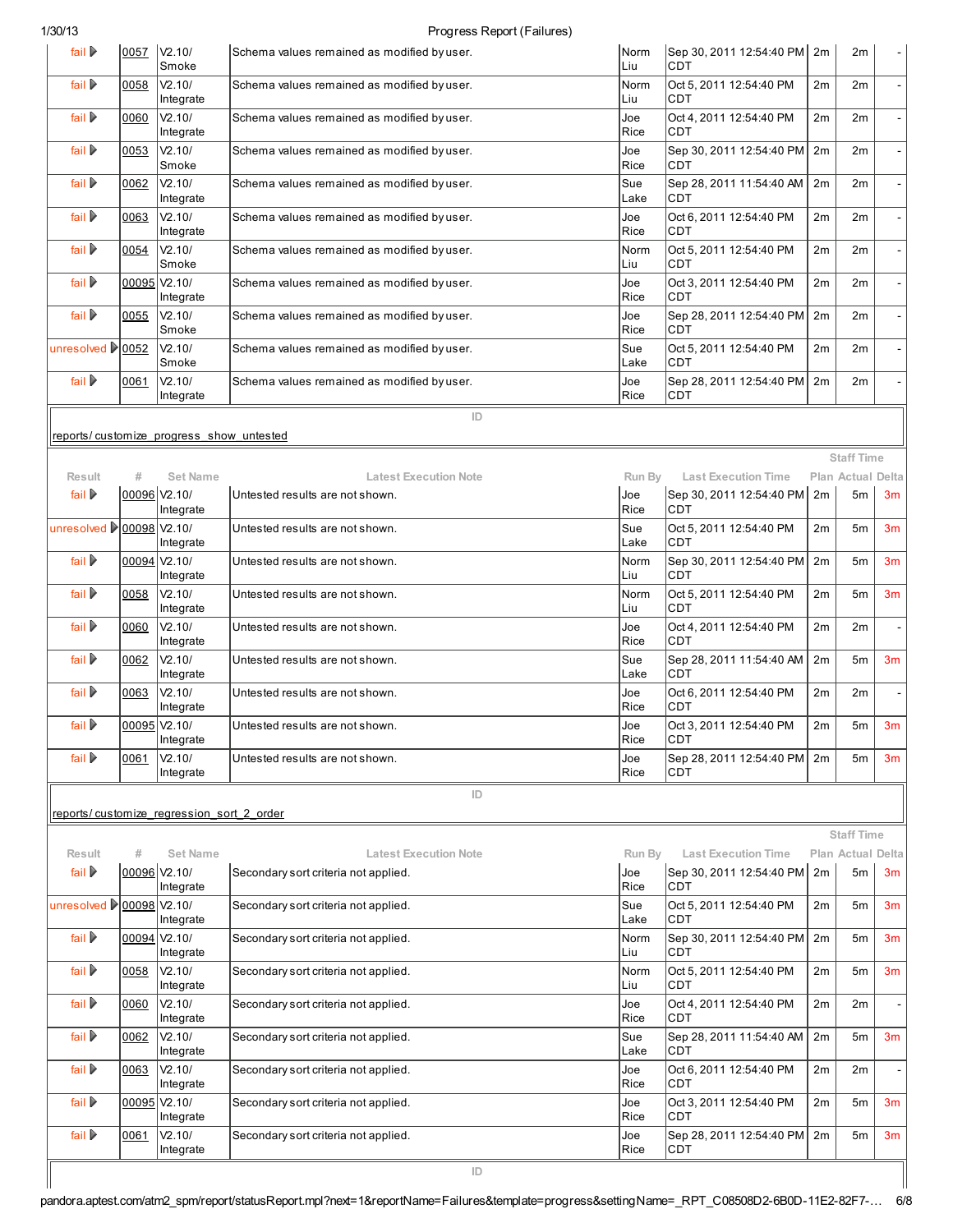reports/ [customize\\_requirements\\_sort\\_3\\_order](http://pandora.aptest.com/atm2_spm/browse/viewTestCase.mpl?atm_id=AC8DEA72-955D-11D8-A214-90E5C9F5B464&suite=ApTest_Manager_Sample)

|                                     |              | reports/customize requirements sort 3 order |                                                                                        |               |                                                        |                |                                        |    |
|-------------------------------------|--------------|---------------------------------------------|----------------------------------------------------------------------------------------|---------------|--------------------------------------------------------|----------------|----------------------------------------|----|
|                                     |              |                                             |                                                                                        |               |                                                        |                | <b>Staff Time</b>                      |    |
| Result<br>fail $\triangleright$     | #<br>00094   | <b>Set Name</b><br>V2.10/                   | <b>Latest Execution Note</b><br>Tertiary sort criteria was not applied.                | Run By<br>Joe | <b>Last Execution Time</b><br>Sep 30, 2011 12:54:40 PM | 5 <sub>m</sub> | Plan Actual Delta<br>2m                | 3m |
| fail $\triangleright$               | 0058         | Integrate<br>V2.10/                         | Tertiary sort criteria was not applied.                                                | Rice<br>Norm  | <b>CDT</b><br>Oct 5, 2011 12:54:40 PM                  | 5 <sub>m</sub> | 2m                                     | 3m |
| fail $\triangleright$               | 0060         | Integrate<br>V2.10/                         | Tertiary sort criteria was not applied.                                                | Liu<br>Norm   | <b>CDT</b><br>Oct 4, 2011 12:54:40 PM                  | 5 <sub>m</sub> | 2m                                     | 3m |
|                                     |              | Integrate                                   |                                                                                        | Liu           | <b>CDT</b>                                             |                |                                        |    |
| fail $\triangleright$               | 0062         | V2.10/<br>Integrate                         | Tertiary sort criteria was not applied.                                                | Sue<br>Lake   | Sep 29, 2011 12:54:40 PM<br>CDT                        | 5 <sub>m</sub> | 2m                                     | 3m |
| fail $\triangleright$               | 0063         | V2.10/<br>Integrate                         | Tertiary sort criteria was not applied.                                                | Joe<br>Rice   | Oct 6, 2011 12:54:40 PM<br>CDT                         | 5 <sub>m</sub> | 2m                                     | 3m |
| fail $\triangleright$               | 00095 V2.10/ | Integrate                                   | Tertiary sort criteria was not applied.                                                | Norm<br>Liu   | Oct 3, 2011 12:54:40 PM<br><b>CDT</b>                  | 5 <sub>m</sub> | 2m                                     | 3m |
|                                     |              |                                             | ID                                                                                     |               |                                                        |                |                                        |    |
|                                     |              | reports/generate test requirements report   |                                                                                        |               |                                                        |                |                                        |    |
|                                     |              |                                             |                                                                                        |               |                                                        |                | <b>Staff Time</b>                      |    |
| Result<br>unresolved 200098 \/2.10/ | #            | <b>Set Name</b>                             | <b>Latest Execution Note</b><br>Received exception when attempting to generate report. | Run By<br>Sue | <b>Last Execution Time</b><br>Oct 4, 2011 12:54:40 PM  | 2m             | Plan Actual Delta<br>2m                |    |
|                                     |              | Integrate                                   |                                                                                        | Lake          | <b>CDT</b>                                             |                |                                        |    |
| fail $\triangleright$               | 0058         | V2.10/<br>Integrate                         | Received exception when attempting to generate report.                                 | Norm<br>Liu   | Oct 5, 2011 12:54:40 PM<br><b>CDT</b>                  | 2m             | 2m                                     |    |
| fail $\triangleright$               | 0060         | V2.10/<br>Integrate                         | Received exception when attempting to generate report.                                 | Norm<br>Liu   | Oct 4, 2011 12:54:40 PM<br><b>CDT</b>                  | 2m             | 2m                                     |    |
| fail $\triangleright$               | 0062         | V2.10/<br>Integrate                         | Received exception when attempting to generate report.                                 | Sue<br>Lake   | Sep 29, 2011 12:54:40 PM<br><b>CDT</b>                 | 2m             | 2m                                     |    |
| fail $\triangleright$               | 0063         | V2.10/<br>Integrate                         | Received exception when attempting to generate report.                                 | Joe<br>Rice   | Oct 6, 2011 12:54:40 PM<br>CDT                         | 2m             | 2m                                     |    |
| fail $\triangleright$               | 00095 V2.10/ | Integrate                                   | Received exception when attempting to generate report.                                 | Norm<br>Liu   | Oct 3, 2011 12:54:40 PM<br><b>CDT</b>                  | 2m             | 2m                                     |    |
| fail $\triangleright$               | 0061         | V2.10/<br>Integrate                         | Received exception when attempting to generate report.                                 | Joe<br>Rice   | Sep 29, 2011 12:54:40 PM<br><b>CDT</b>                 | 2m             | 2m                                     |    |
|                                     |              |                                             | ID                                                                                     |               |                                                        |                |                                        |    |
|                                     |              | reports/refine list of sessions link        |                                                                                        |               |                                                        |                |                                        |    |
| <b>Result</b>                       | #            | Set Name                                    | <b>Latest Execution Note</b>                                                           | Run By        | <b>Last Execution Time</b>                             |                | <b>Staff Time</b><br>Plan Actual Delta |    |
| fail $\triangleright$               | 00096 V2.10/ | Integrate                                   | Did not move to bottom of page.                                                        | Joe<br>Rice   | Sep 30, 2011 12:54:40 PM<br>CDT                        | 5 <sub>m</sub> | 5m                                     |    |
| unresolved 200098 \V2.10/           |              | Integrate                                   | Did not move to bottom of page.                                                        | Sue<br>Lake   | Oct 5, 2011 12:54:40 PM<br><b>CDT</b>                  | 5 <sub>m</sub> | 5m                                     |    |
| fail $\triangleright$               | 00094 V2.10/ | Integrate                                   | Did not move to bottom of page.                                                        | Norm<br>Liu   | Sep 30, 2011 12:54:40 PM<br><b>CDT</b>                 | 5m             | 5m                                     |    |
| fail $\triangleright$               | 0058         | V2.10/<br>Integrate                         | Did not move to bottom of page.                                                        | Norm<br>Liu   | Oct 5, 2011 12:54:40 PM<br><b>CDT</b>                  | 5 <sub>m</sub> | 5m                                     |    |
| fail $\triangleright$               | 0060         | V2.10/<br>Integrate                         | Did not move to bottom of page.                                                        | Joe<br>Rice   | Oct 4, 2011 12:54:40 PM<br><b>CDT</b>                  | 5 <sub>m</sub> | 2m                                     | 3m |
| fail $\triangleright$               | 0062         | V2.10/<br>Integrate                         | Did not move to bottom of page.                                                        | Sue<br>Lake   | Sep 28, 2011 11:54:40 AM<br><b>CDT</b>                 | 5 <sub>m</sub> | 2m                                     | 3m |
| fail $\triangleright$               | 0063         | V2.10/<br>Integrate                         | Did not move to bottom of page.                                                        | Joe<br>Rice   | Oct 6, 2011 12:54:40 PM<br><b>CDT</b>                  | 5m             | 5m                                     |    |
| fail $\triangleright$               | 00095 V2.10/ | Integrate                                   | Did not move to bottom of page.                                                        | Joe<br>Rice   | Oct 3, 2011 12:54:40 PM<br>CDT                         | 5 <sub>m</sub> | 2m                                     | 3m |
| fail $\triangleright$               | 0061         | V2.10/<br>Integrate                         | Did not move to bottom of page.                                                        | Joe<br>Rice   | Sep 28, 2011 12:54:40 PM<br><b>CDT</b>                 | 5 <sub>m</sub> | 5m                                     |    |
|                                     |              |                                             | ID                                                                                     |               |                                                        |                |                                        |    |
|                                     |              | reports/user set quarter all users          |                                                                                        |               |                                                        |                |                                        |    |
|                                     |              |                                             |                                                                                        |               |                                                        |                | <b>Staff Time</b>                      |    |
| Result<br>unresolved 200102 V2.10/  | #            | <b>Set Name</b>                             | <b>Latest Execution Note</b><br>Could not select these values from menus               | Run By<br>Sue | <b>Last Execution Time</b><br>Oct 6, 2011 12:54:40 PM  | 2m             | Plan Actual Delta<br>2m                |    |
|                                     |              | Integrate                                   |                                                                                        | Lake          | <b>CDT</b>                                             |                |                                        |    |
|                                     |              |                                             | ID                                                                                     |               |                                                        |                |                                        |    |
|                                     |              |                                             | reports/Select Report table controls/check all                                         |               |                                                        |                | <b>Staff Time</b>                      |    |
|                                     | $\#$         | <b>Set Name</b>                             | <b>Latest Execution Note</b>                                                           | Run By        | <b>Last Execution Time</b>                             |                |                                        |    |
| Result                              |              |                                             |                                                                                        |               |                                                        |                | Plan Actual Delta                      |    |

pandora.aptest.com/atm2\_spm/report/statusReport.mpl?next=1&reportName=Failures&template=progress&settingName=\_RPT\_C08508D2-6B0D-11E2-82F7-… 7/8